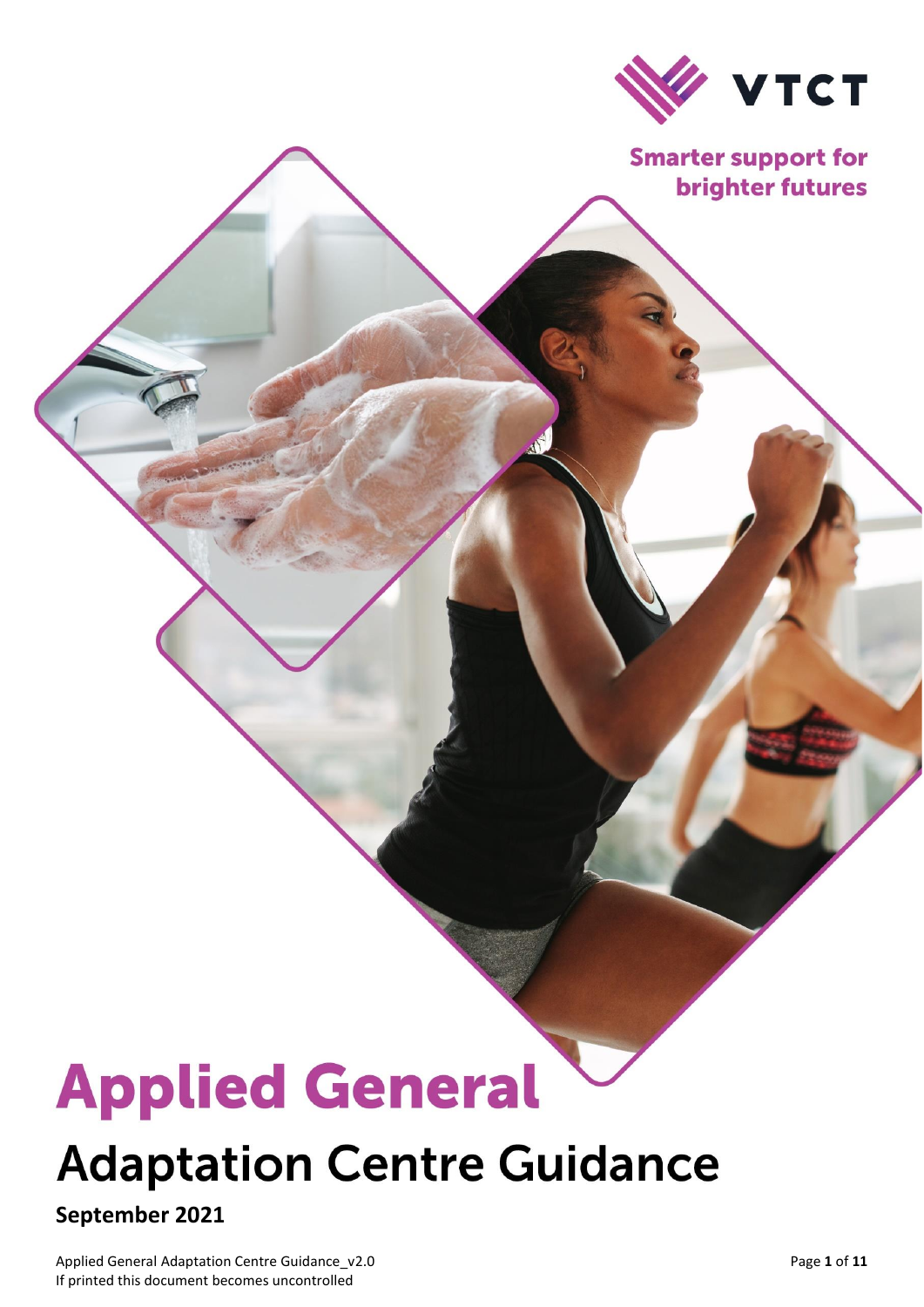#### **Contents**

|     | 1.1. |  |  |  |
|-----|------|--|--|--|
| 2.  |      |  |  |  |
| 3.  |      |  |  |  |
|     | 3.1. |  |  |  |
|     | 3.2. |  |  |  |
| 4.  |      |  |  |  |
| 5.  |      |  |  |  |
| 6.  |      |  |  |  |
| 7.  |      |  |  |  |
|     | 7.1. |  |  |  |
|     | 7.2. |  |  |  |
|     | 7.3. |  |  |  |
|     | 7.4. |  |  |  |
| 8.  |      |  |  |  |
| 9.  |      |  |  |  |
|     | 9.1. |  |  |  |
| 10. |      |  |  |  |
| 11. |      |  |  |  |
| 12. |      |  |  |  |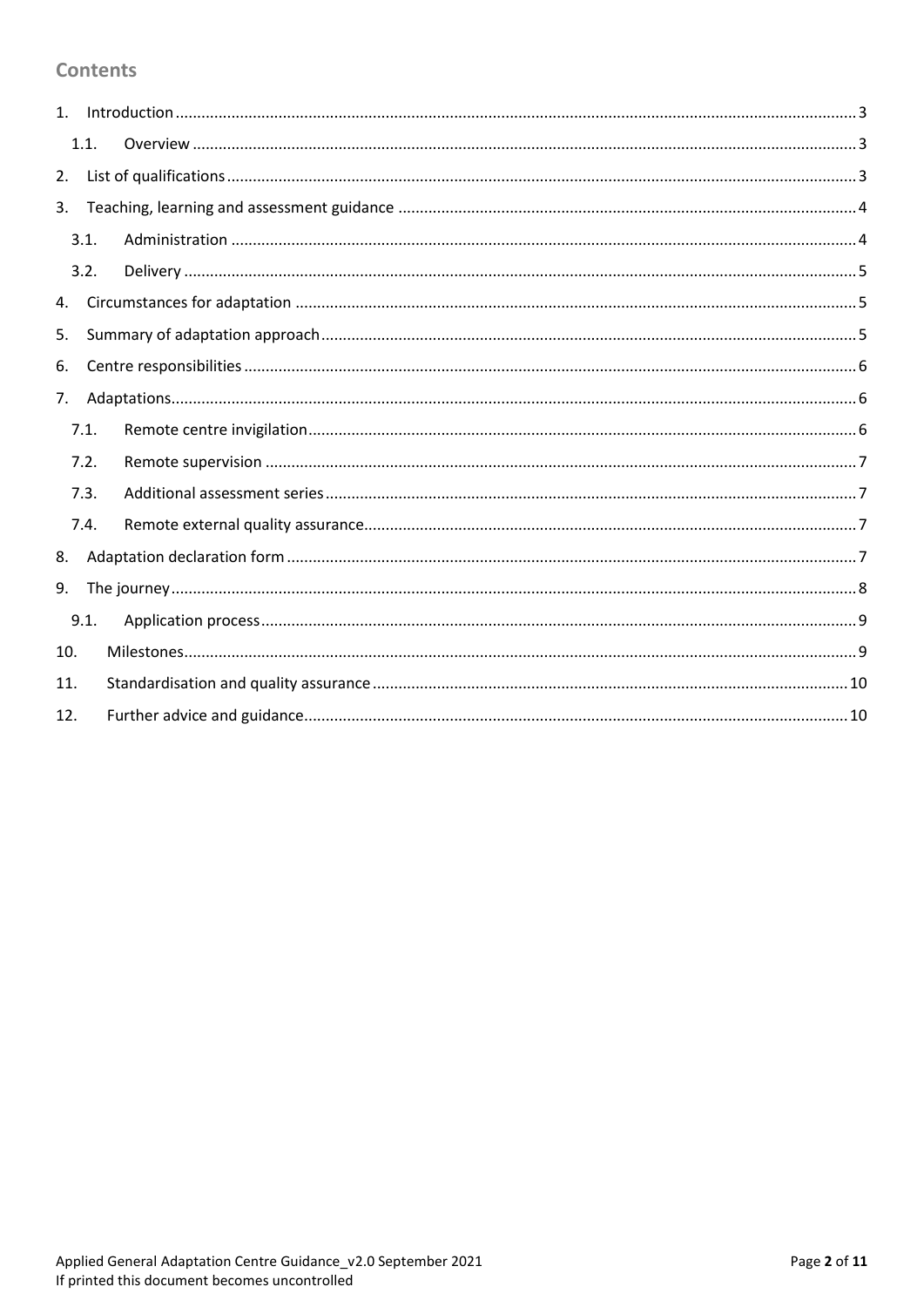# <span id="page-2-0"></span>**1. Introduction**

The coronavirus (COVID-19) pandemic has brought an ongoing and intensive period of change to the education landscape as regulatory bodies and awarding organisations have worked together to try to mitigate the impact on learners. It is important to reflect on the journey to date in order to provide context for the adaptations for Performance Table Qualifications in the 2021-2022 academic year.

#### <span id="page-2-1"></span>**1.1. Overview**

The COVID-19 pandemic has resulted in disruption of education and training since March 2020. Many learners have experienced disruption to, or a lack of, teaching, learning and assessment since that date. It is possible that there will be further disruption to teaching, learning and assessments again this academic year through public health restrictions on a national or localised basis. Ofqual's VTQ Contingency Regulatory Framework (VCRF) contains principles to support learners to complete their qualification this academic year and a framework for awarding organisations in these extraordinary times. VTCT's adaptations implemented for the Applied General qualifications are designed to support centres and learners in increasing manageability of assessments throughout the 2021-2022 academic year.

# <span id="page-2-2"></span>**2. List of qualifications**

VTCT has identified its performance table qualifications (PTQs) that are appropriate for the implementation of adaptations. This guidance document is specifically to support centres in the adaptations for the qualifications indicated below:

| <b>Product code</b>     | <b>Qualification title</b>                                                |
|-------------------------|---------------------------------------------------------------------------|
| <b>Applied Generals</b> |                                                                           |
| SP3D17                  | VTCT Level 3 Introductory Diploma in Sports Studies                       |
| SP3D18                  | VTCT Level 3 Subsidiary Diploma in Sports Studies                         |
| SP3D19                  | VTCT Level 3 Diploma in Sports Studies                                    |
| SP3D20                  | VTCT Level 3 Extended Diploma in Sports Studies                           |
| SP3C16                  | VTCT Level 3 National Certificate in Sport and Exercise Sciences          |
| SP3EC1                  | VTCT Level 3 National Extended Certificate in Sport and Exercise Sciences |
| SP3D26                  | VTCT Level 3 National Foundation Diploma in Sport and Exercise Sciences   |
| SP3D27                  | VTCT Level 3 National Diploma in Sport and Exercise Sciences              |
| SP3ED25                 | VTCT Level 3 National Extended Diploma in Sport and Exercise Sciences     |

VTCT's Applied General Qualifications are primarily delivered to 16-19 year olds and provide progression into further studies or employment.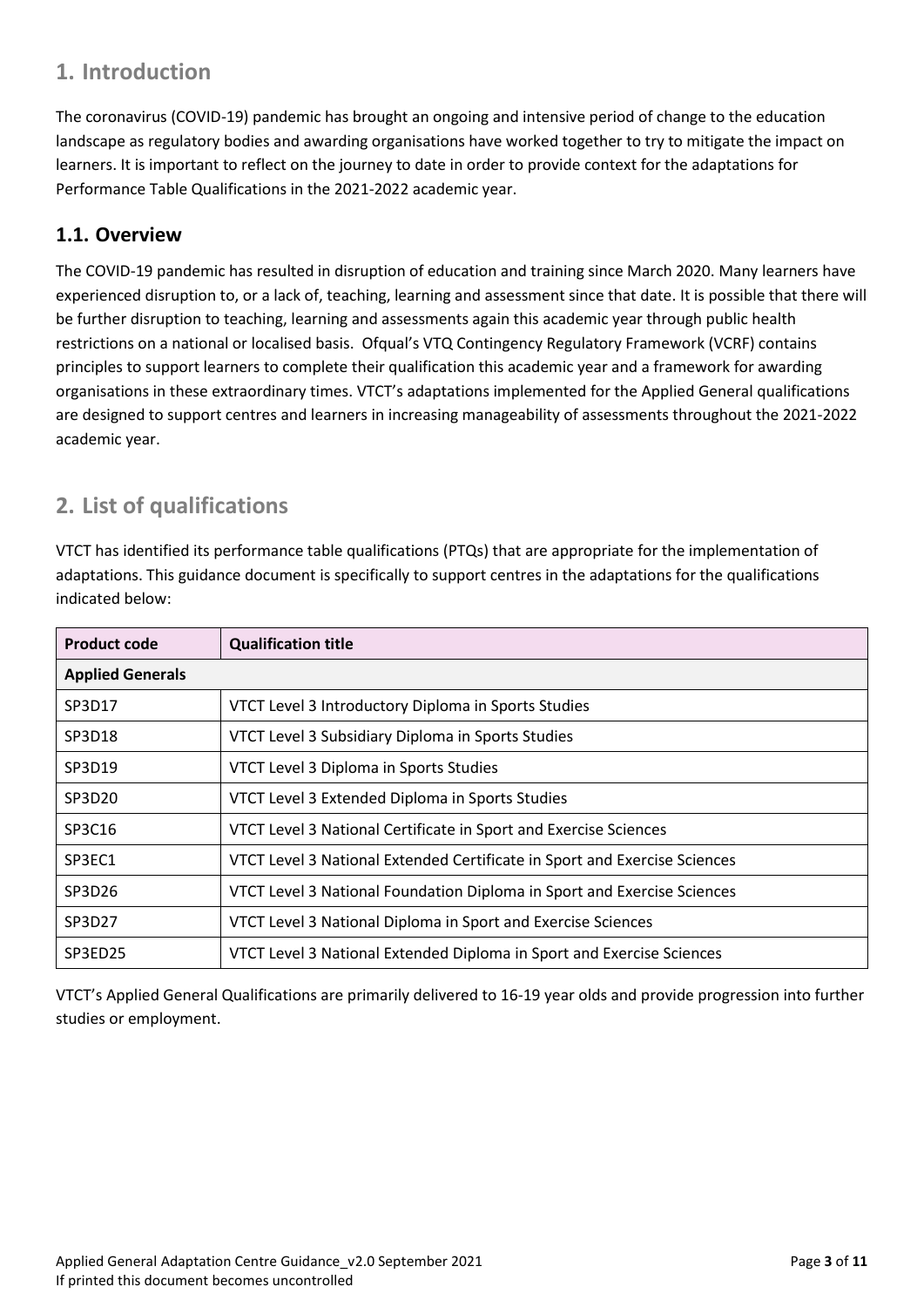# <span id="page-3-0"></span>**3. Teaching, learning and assessment guidance**

VTCT encourages centres to take proactive and positive steps to support the administration and delivery of the Applied Generals, in the event of further impact of COVID-19 and regional lockdowns.

#### <span id="page-3-1"></span>**3.1. Administration**



VTCT encourages centres to:

- register learners in a timely manner on the VTCT Linx2Online system. This is needed because they will not be eligible for adaptations if they are not registered on a VTCT qualification
- maintain up to date and accurate records of the learners in your groups and withdraw any learners who are no longer with you on programme
- plan when the external and internal assessments will take place
- schedule assessments in a timely way following the deadlines set out in the Key Dates Document
- maintain accurate records to be able to have a greater understanding of the impact on planned assessments in the case of further lockdown or upheaval
- maintain accurate and up to date tracking documents records of learner achievement on qualifications. VTCT recommends that centres utilise electronic methods of tracking learner progression and achievement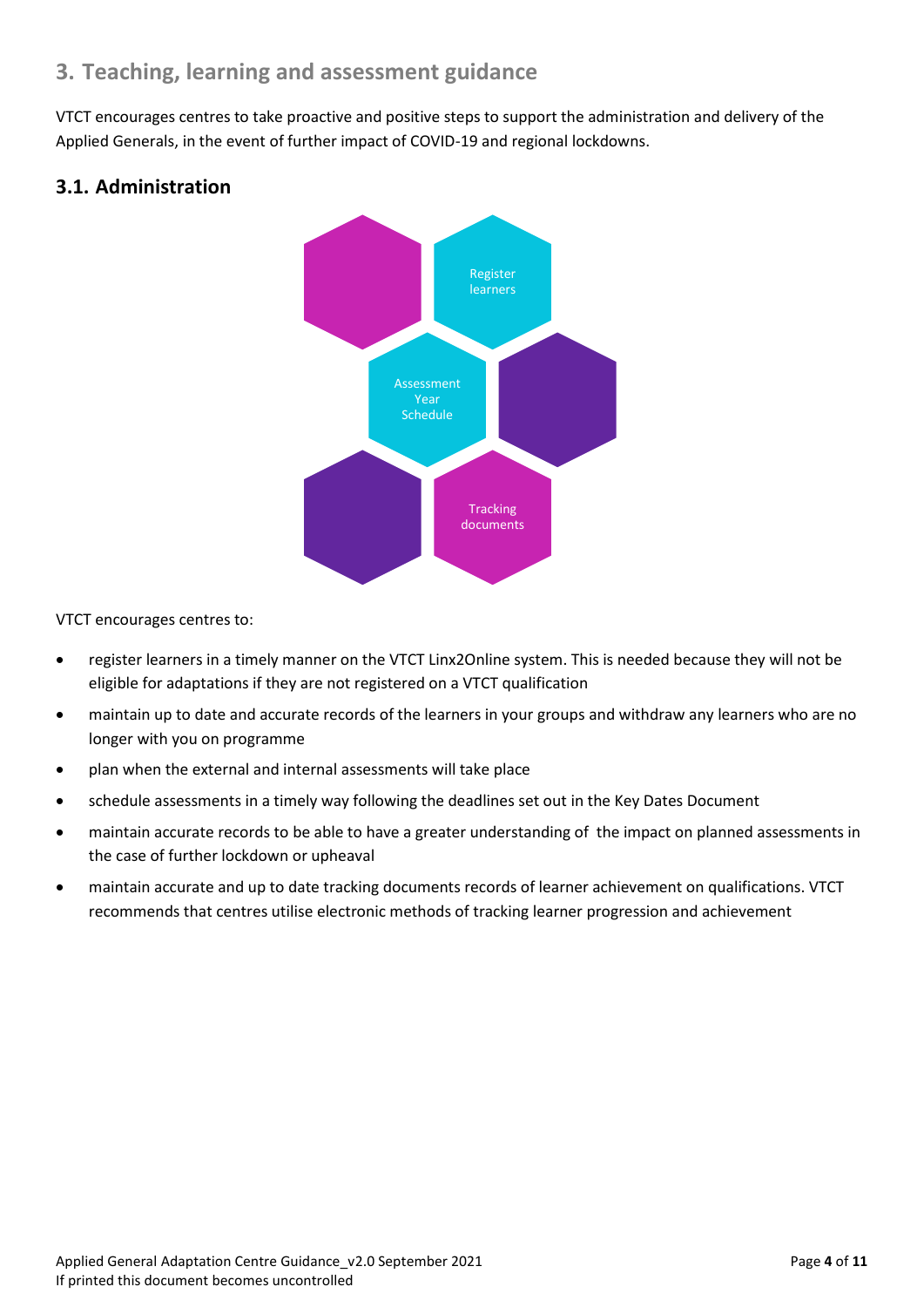#### <span id="page-4-0"></span>**3.2. Delivery**



VTCT encourages centres to:

- deliver and assess the qualifications in a modular format
- have a proactive assessment approach
- plan regular and robust internal quality assurance activity and record keeping
- utilise modular delivery and assessment structure to enable learner achievement to be banked throughout the academic year

#### <span id="page-4-1"></span>**4. Circumstances for adaptation**

VTCT has identified that the primary issue for learners completing the qualification is related to undertaking of assessments within each assessment series. This may be a result of social distancing measures, a national/localised lockdown which causes the education providers to close or learners to need to shield or self-isolate. Both the external examination and internal assignments have strict assessment controls which require them to be completed under supervision. If learners are unable to access their educational provider due to social distancing measures, a national/localised lockdown which causes the education providers to close or learners to need to shield or selfisolate then, without adaptations, the learners may not be able to progress and achieve their qualification.

# <span id="page-4-2"></span>**5. Summary of adaptation approach**

VTCT's Applied General qualifications are theory only and their purpose is to support learners to progress into higher education. These qualifications are primarily delivered in schools/colleges and were specifically designed for 16-19 years old. These qualifications build on existing knowledge, understanding and skills in sport; they build core academic knowledge and study skills that will support progression to prepare learners for higher education. The content of the qualifications is delivered in classrooms, however, this can be adapted to remote delivery if necessary. VTCT has identified that there is no required adaptation to the teaching and learning due to the existing embedded flexibility. The primary adaptation approach that VTCT is proposing relates to the delivery of the assessment methods and quality assurance activity, such as remote invigilation, flexibility of availability of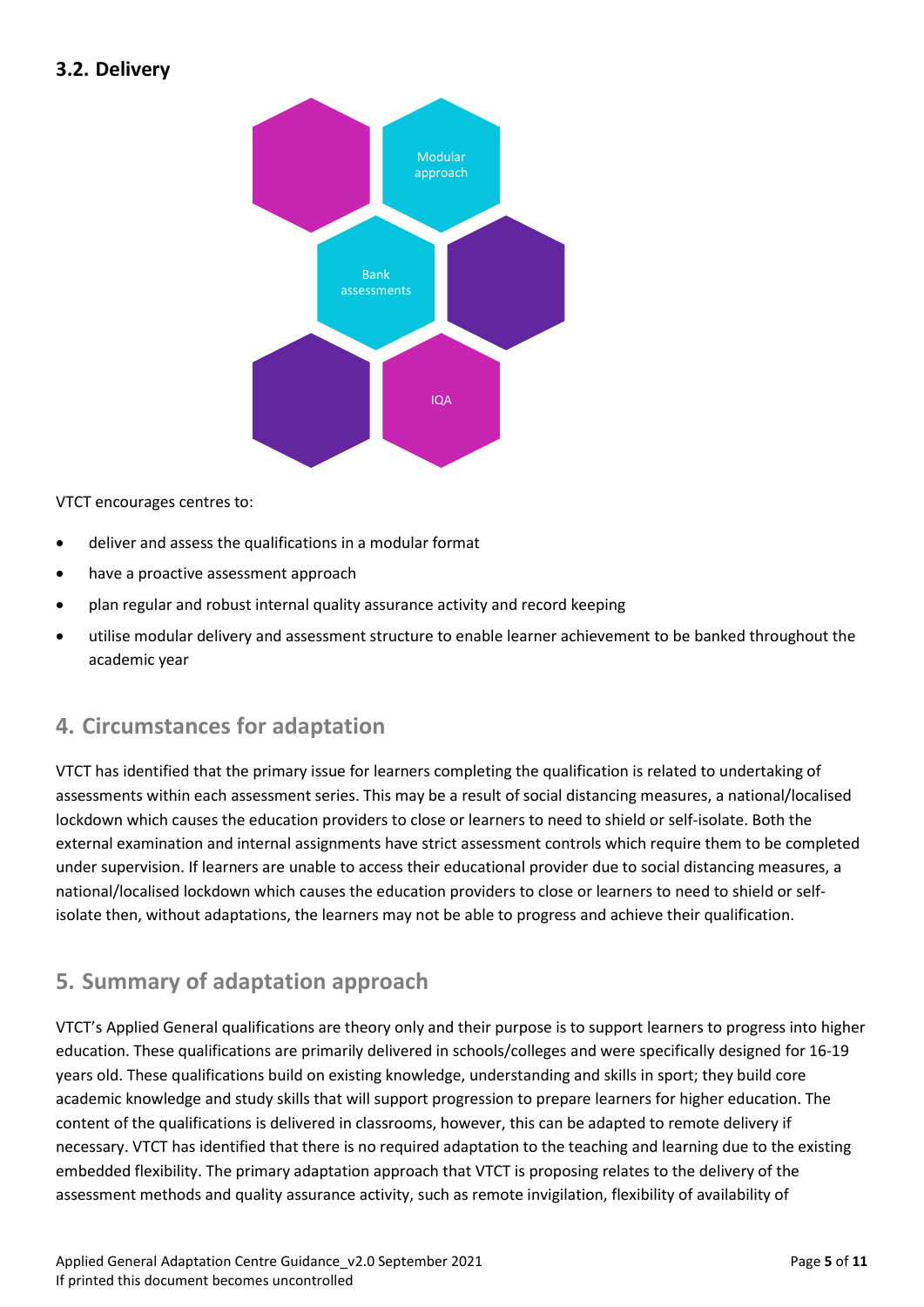assessment series, adaptation of assessment controls for internal assignments and remote external verification of internal assignments.

# <span id="page-5-0"></span>**6. Centre responsibilities**

VTCT's primary approach to adaptations for the Applied General qualifications is to ensure that learners are neither disadvantaged nor advantaged by the adaptations. The adaptations will provide maximum flexibility and support the Government's public health advice and guidance measures during the Covid-19 pandemic.

VTCT's adaptations will afford centres the ability to apply flexibilities to the location where learners undertake assessments for the qualifications in circumstances such as a national/localised lockdown which causes the education providers to close, social distancing measures or if learners are shielding or self-isolating.

To support this change, VTCT has additional procedures and processes to ensure all equality considerations have been addressed. Centres will submit an application to VTCT requesting approval to implement remote invigilation for the external examination and remote supervision for the internal assignments. The application will require centres to demonstrate that they have ensured that all learners have access to technology to support the online platforms/systems and that no learner will be disadvantaged due to their socio-economic circumstances or geographical location. Centres will also be required to demonstrate that any adaptations implemented will accommodate all learners and not impact on any access arrangements that a learner may be eligible for.

# <span id="page-5-1"></span>**7. Adaptations**

VTCT recognises the varying needs of our centres and the array of different national/localised lockdowns. A 'one size fits all' approach is not suitable and as such VTCT has identified a toolkit of adaptations. VTCT seeks to ensure that learners are not disadvantaged or advantaged as a result of adaptation.

| Adaptation                           | Approval                                            |
|--------------------------------------|-----------------------------------------------------|
| Remote delivery                      | No approval needed                                  |
| Remote centre invigilation           | Apply to VTCT for approval                          |
| Remote supervision                   | Apply to VTCT for approval                          |
| Additional assessment series         | VTCT will continue to monitor the need to implement |
| Remote external quality<br>assurance | No approval needed                                  |

# <span id="page-5-2"></span>**7.1. Remote centre invigilation**

Where necessary centres shall apply for remote invigilation approval from VTCT for learner theory examinations to be invigilated or monitored remotely via tutor supervision. Centres can determine the most relevant and appropriate platform for remotely invigilating online exams. VTCT will monitor and quality assure the centre implementation of invigilation guidance and requirements through standard external quality assurance procedures.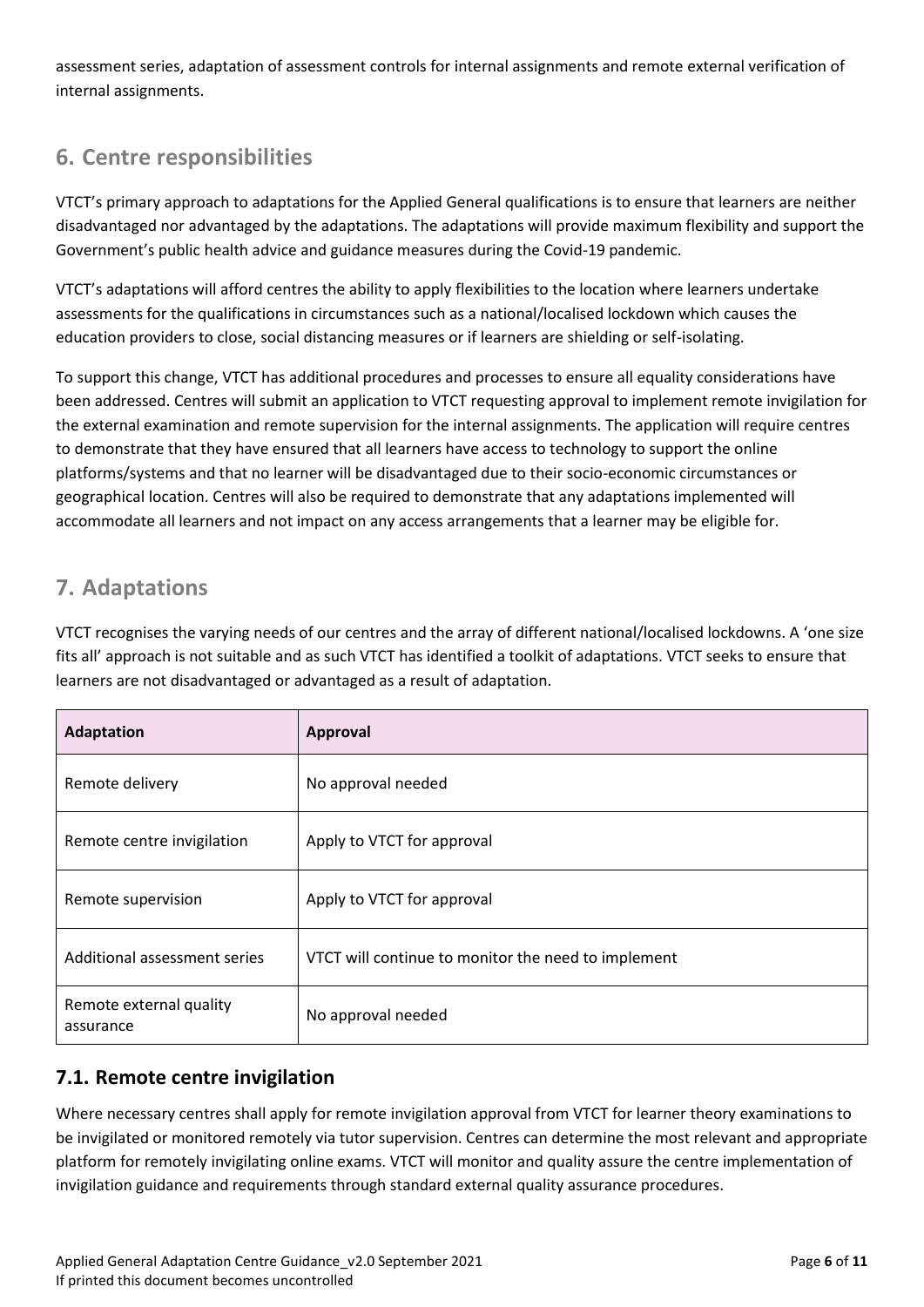#### <span id="page-6-0"></span>**7.2. Remote supervision**

Remote supervision of learners (managed by the centres) as they undertake the internally marked assignments. Learners and the tutors will continue to complete and sign a Declaration of Authenticity form for each assignment completed.

#### <span id="page-6-1"></span>**7.3. Additional assessment series**

VTCT will continue to monitor the need to implement additional assessment series other than those already published within VTCT's 'Key Dates' document.

#### <span id="page-6-2"></span>**7.4. Remote external quality assurance**

VTCT will continue to monitor the need to implement additional assessment series other than those already published within VTCT's 'Key Dates' document.

# <span id="page-6-3"></span>**8. Adaptation declaration form**

Centres will be required to complete and submit an adaptation declaration form at the time of requesting an adaptation where approval from VTCT is required. The purpose of the declaration form is to confirm that centres have the capacity and equipment to facilitate these adaptations. Additionally centres will be required to provide assurances that learners are neither advantaged nor disadvantaged by the implementation of the adaptations.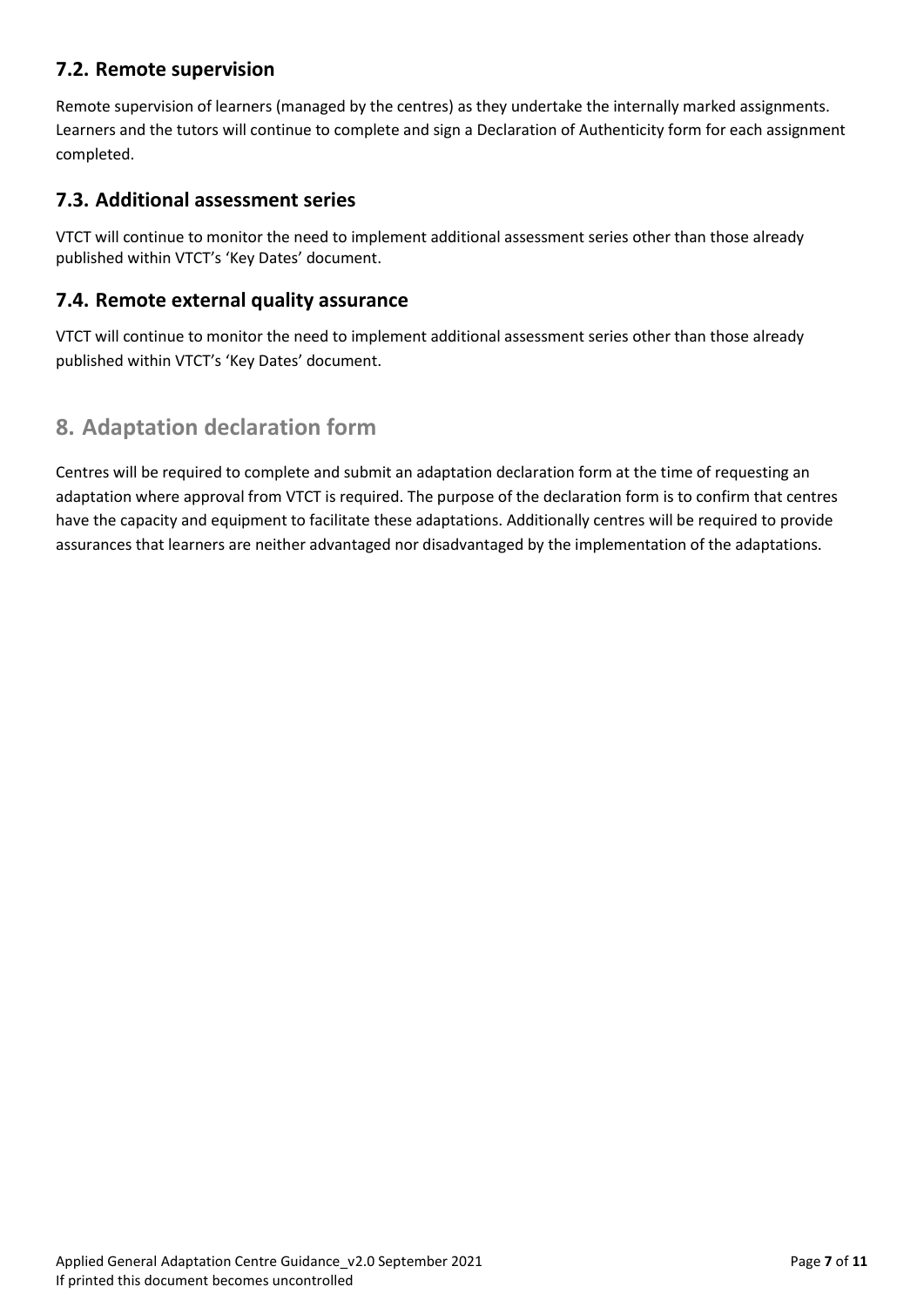

# **9. The journey**

<span id="page-7-0"></span>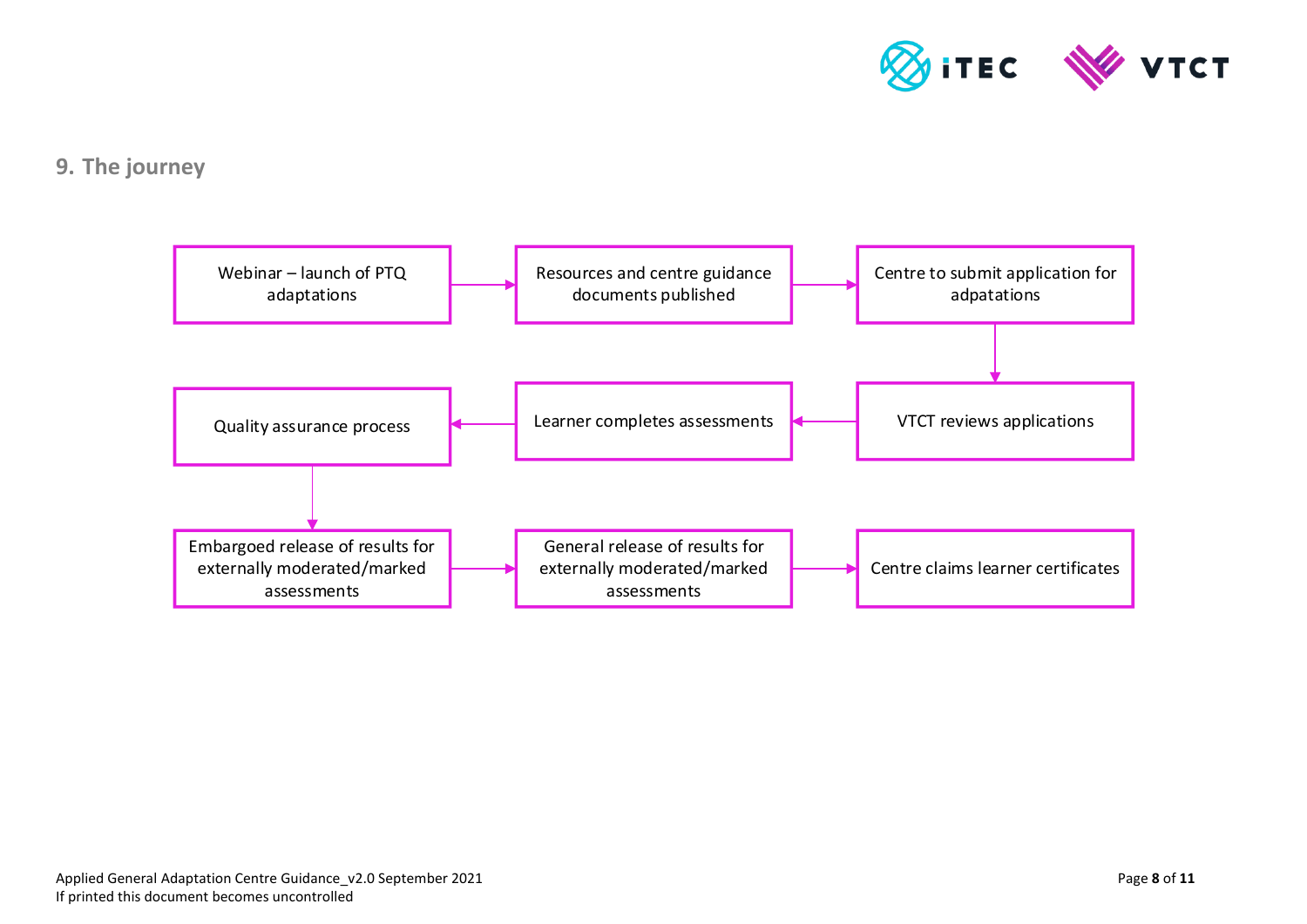

#### <span id="page-8-0"></span>**9.1. Application process**

Centres will need to follow the adaptation application process for all adaptation requests.



#### <span id="page-8-1"></span>**10. Milestones**

| <b>Milestone</b>           | <b>Detail</b>                                                                            |
|----------------------------|------------------------------------------------------------------------------------------|
| October 2021               | VTCT launch PTQ adaptation information through webinars and centre guidance<br>documents |
| October – December<br>2021 | VTCT External Quality Assurer initial contact with centre                                |
| October 2021               | Autumn assessment series for the Applied General qualifications (business as usual)      |
| January 2022               | Winter assessment series for the Applied General qualifications (business as usual)      |
| January – May 2022         | VTCT external quality assurance activity for internal assignments                        |
| May 2022                   | Summer assessment series for the Applied General qualifications (business as usual)      |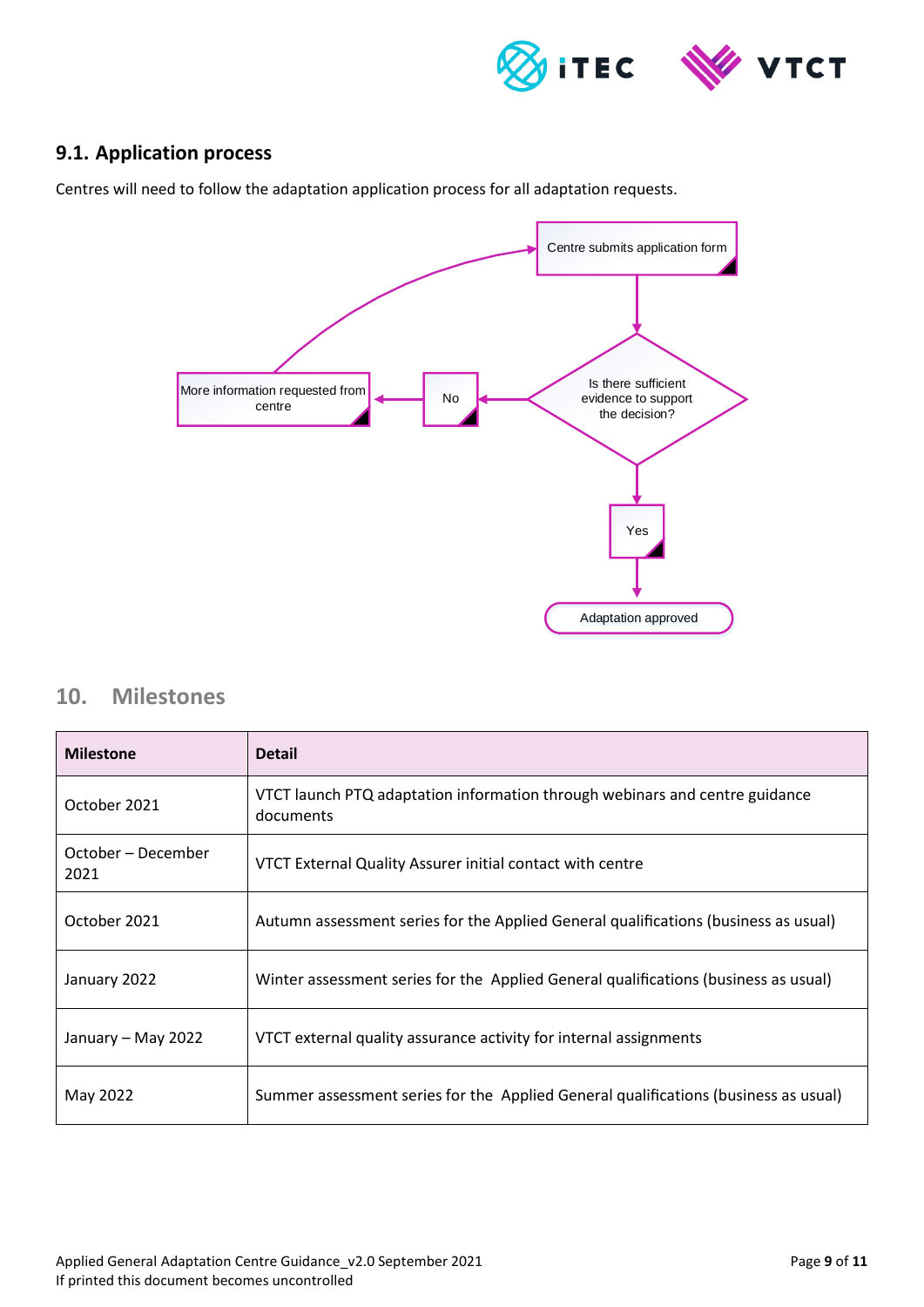

# <span id="page-9-0"></span>**11. Standardisation and quality assurance**

Centres will be required to demonstrate a robust internal quality assurance process to support the adaptations implemented. Centre internal quality assurance activity and VTCT's standardisation and quality assurance activity will be based on risk. Some centres may experience more intense scrutiny as part of VTCT's quality assurance process, for example increased verification activity of the internally marked assignments.

# <span id="page-9-1"></span>**12. Further advice and guidance**

The following resources will be made available to support centres through the adaptation process:

- All webinars will be uploaded to the VTCT website (centre log-in required)
- FAQs following the webinar will be published with the webinar slides

For further enquiries please contact customersupport@vtct.org.uk